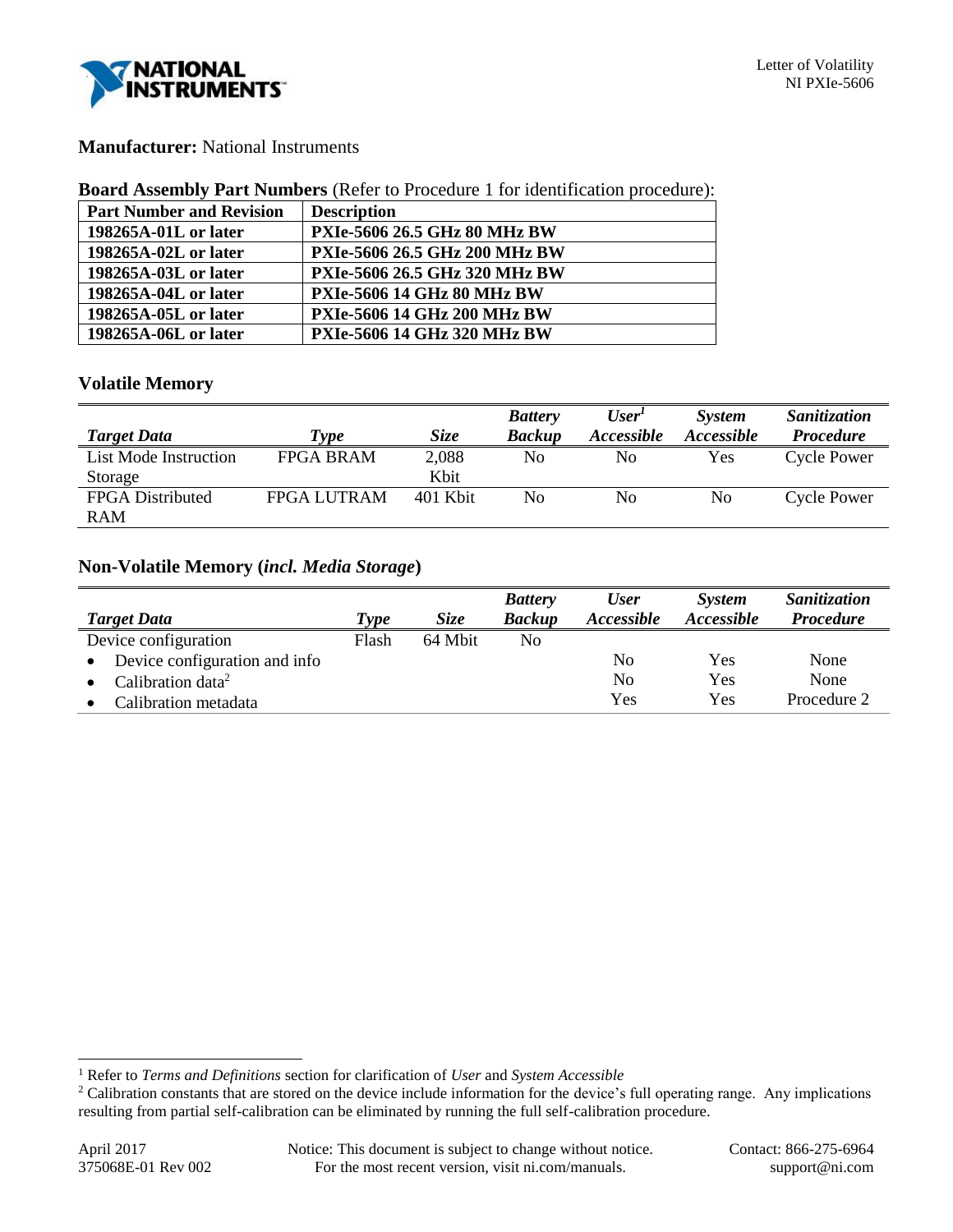

# **Sanitization Procedures**

### **Procedure 1 –Board Assembly Part Number Identification:**

To determine the Board Assembly Part Number and Revision, refer to the label applied to the surface of your product. The Assembly Part Number should be formatted as "P/N: 198265#-0xL" where "#" is the letter module revision and "x" is the variant identifier.

## **Procedure 2 – Device Configuration Flash (Calibration Metadata):**

The user-accessible area of the Device Configuration Flash is exposed through a calibration Applications Programming Interface (API). To clear the calibration meta-data area, complete the following steps:

1.Open a calibration session using the niRFSA Initialize External Calibration VI.

- 2.To clear the user-defined information:
	- a. Wire the output of the niRFSA Get Cal User Defined Info VI to a String Length function.
	- b. Wire the output of the String Length function to a For Loop's counter variable N.
	- c. Within the For Loop, use a Concatenate Strings function and Shift Register to build a character string of N "0" characters.
	- d. Wire the final output of the Shift Register to the input of the niRFSA Set Cal User Defined Info VI.
- 3.To clear the calibration password:
	- a. Specify the current password in the "old password" input of the niRFSA Change External Calibration Password VI.
	- b. Wire a string of 32 "0" characters to the "new password" input of niRFSA Change External Calibration Password VI.
- 4.Close the calibration session using the niRFSA Close External Calibration VI.